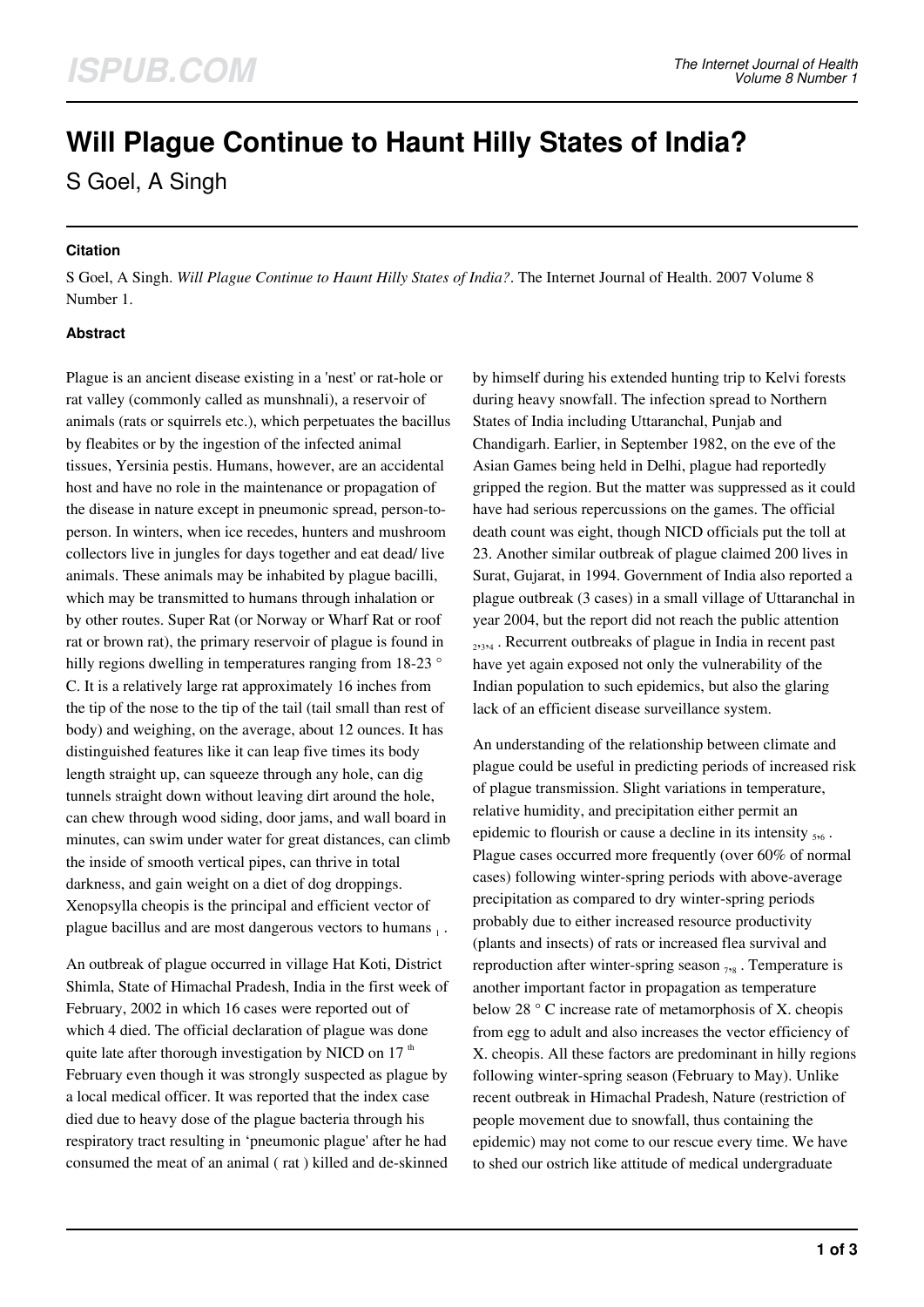teaching and rely somewhat on traditional wisdom about plague epidemiology (that plague has a variable dormant period between its subsequent outbreaks). A professional scientific area specific approach, considering behavioral/anthropological/Socio-epidemiological/ environmental factors should be adopted to predict and tackle any subsequent outbreak of plague efficiently. Postgraduates in field of Community Medicine should undertake such operational topics for their dissertations so as to suggest the policy makers about designing future strategies.

#### **References**

1. Mallis A. (Ed- Mallis Handbook and Technical Training Company) Handbook of Pest Control: The behavior, life history, and control of household pests, 8th Edition. 1997. 2. Mittal V , Bhattacharya D , Rana UVS , Rai A, Pasha ST , Kumar A, Harit AK , Ichhpujani RL, Baveja UK , Lal S ,

Agarwal SP. Prompt laboratory diagnosis in timely containment of a plague outbreak in India. J Commun Dis. 2006 Dec; 38 (4):317-24

3. Vinayak R, Bindra PS. Germ of a problem- The recent outbreak which claimed four lives exposes glaring chinks in India's plague surveillance system. IndiaToday. March 2, 2002

4. HP seeks help to check rodents. The Times of India: February 20, 2002

5. Ortiz WR, Mercado RP, Pérez MC. Microclimatology and forest plague (Dendroctonus adjunctus) in Central Mexico. Geo Journal 1993 ; 4 : 30.

6. Parmenter RR, Yadav EP, Parmenter CA, Ettestad P, Gage KL. Incidence of plague associated with increased winter-spring precipitation in New Mexico. Am J Trop Med Hyg. 1999;61(5):814-21

7. Buxton, P.A. Terrestrial insects and the humidity of the environment. Biol. Rev. 1932. 7: 275-320.

8. Parmenter RR, Yadav EP, Parmenter CA, Ettestad P, Gage KL. Incidence of plague associated with increased winter-spring precipitation in New Mexico. Am J Trop Med Hyg. 1999 Nov;61(5):814-21